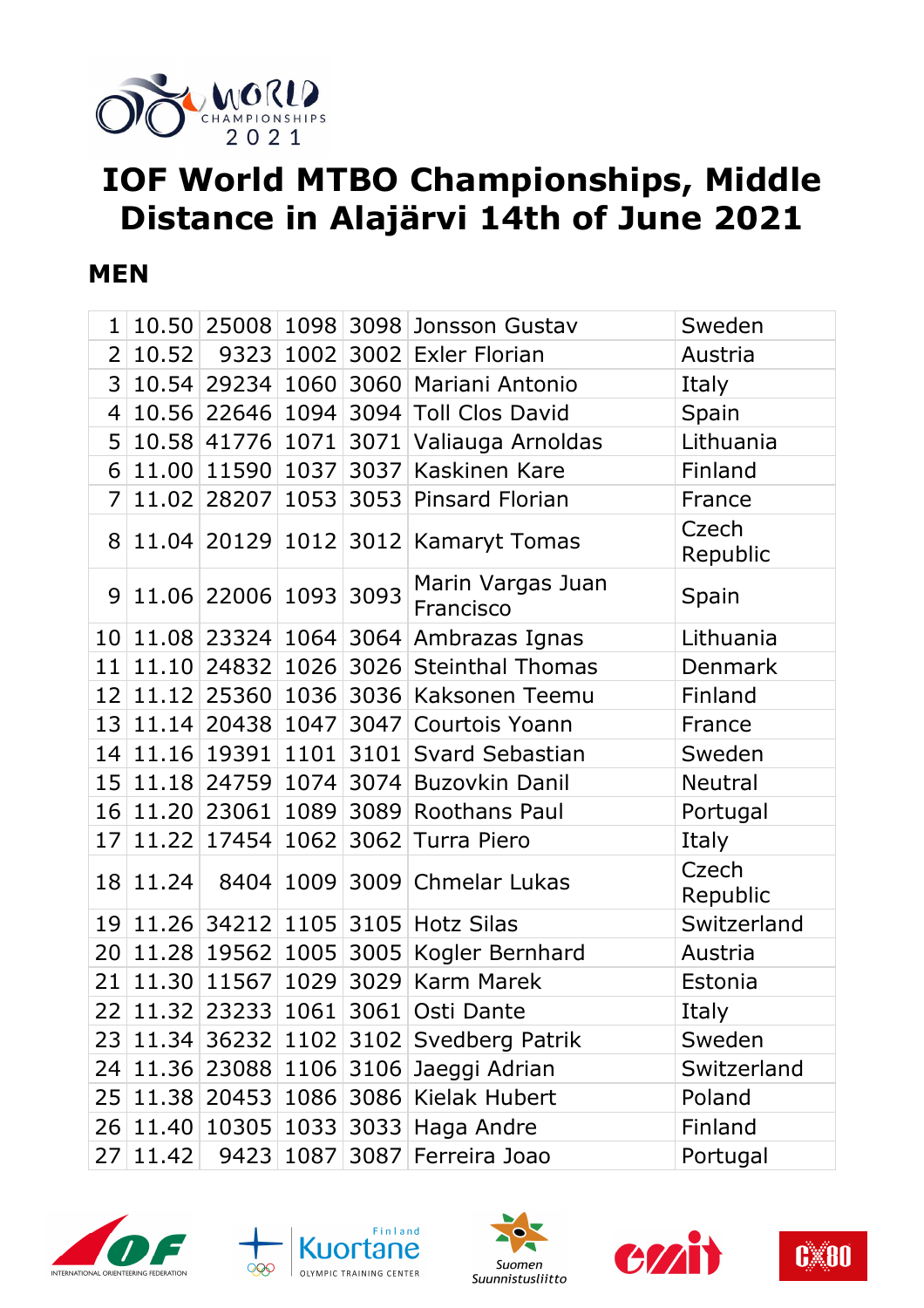

|    |          |                       |      |      | 28 11.44 21281 1021 3021 Friis Oliver     | <b>Denmark</b>    |
|----|----------|-----------------------|------|------|-------------------------------------------|-------------------|
| 29 |          |                       |      |      | 11.46 20294 1072 3072 Balev Yuri          | <b>Neutral</b>    |
| 30 |          |                       |      |      | 11.48 28620 1054 3054 Pourre Jeremi       | France            |
| 31 |          |                       |      |      | 11.50 22624 1092 3092 Garcia Garcia Angel | Spain             |
| 32 |          |                       |      |      | 11.52 40785 1057 3057 Wilms Lukas         | Germany           |
| 33 |          |                       |      |      | 11.54 21464 1063 3063 Sarksna Andris      | Latvia            |
|    |          |                       |      |      | 34 11.56 20941 1010 3010 Hasek Jan        | Czech<br>Republic |
| 35 |          |                       |      |      | 11.58 26778 1099 3099 Nordgren Rasmus     | Sweden            |
| 36 | 12.00    | 7939                  |      |      | 1001 3001 Breitschaedel Tobias            | Austria           |
| 37 | 12.02    | 8879                  |      |      | 1065 3065 Dmukauskas Sarunas              | Lithuania         |
| 38 |          |                       |      |      | 12.04 13106 1088 3088 Machado Davide      | Portugal          |
| 39 |          | 12.06 19048 1097 3097 |      |      | Jansson Marcus                            | Sweden            |
| 40 |          |                       |      |      | 12.08 10464 1004 3004 Haselsberger Kevin  | Austria           |
| 41 |          |                       |      |      | 12.10 10816 1011 3011 Hradil Jiri         | Czech<br>Republic |
|    |          |                       |      |      | 42 12.12 15258 1042 3042 Pokala Samuel    | Finland           |
| 43 |          | 12.14 13160           |      |      | 1066 3066 Maiselis Jonas                  | Lithuania         |
| 44 | 12.16    |                       |      |      | 8679 1059 3059 Dallavalle Luca            | Italy             |
| 45 |          |                       |      |      | 12.18 17926 1007 3007 Waldmann Andreas    | Austria           |
| 46 |          |                       |      |      | 12.20 23336 1049 3049 Deriaz Samson       | France            |
| 47 |          |                       |      |      | 12.22 20184 1058 3058 Bettega Fabiano     | Italy             |
|    |          |                       |      |      | 48 12.24 12357 1015 3015 Laciga Radek     | Czech<br>Republic |
|    | 49 12.26 |                       |      |      | 9920 1078 3078 Glukhov Valeriy            | Neutral           |
| 50 | 12.28    | 14134                 |      |      | 1039 3039 Niemi Pekka                     | Finland           |
| 51 | 12.30    | 10138                 |      |      | 1079 3079 Gritsan Ruslan                  | <b>Neutral</b>    |
| 52 | 12.32    | 12519                 |      |      | 1038 3038 Laurila Jussi                   | Finland           |
| 53 | 12.34    | 7763                  |      |      | 1008 3008 Bogar Krystof                   | Czech<br>Republic |
| 54 | 12.36    | 8027                  | 1104 | 3104 | <b>Braendli Simon</b>                     | Switzerland       |
| 55 |          |                       |      |      | 12.38 12973 1016 3016 Ludvik Vojtech      | Czech<br>Republic |
| 56 | 12.40    | 9529                  |      |      | 1076 3076 Foliforov Anton                 | <b>Neutral</b>    |
| 57 | 12.42    | 9660                  | 1051 | 3051 | <b>Fuchs Baptiste</b>                     | France            |
| 58 |          | 12.44 13491           |      |      | 1080 3080 Medvedev Grigory                | Neutral           |









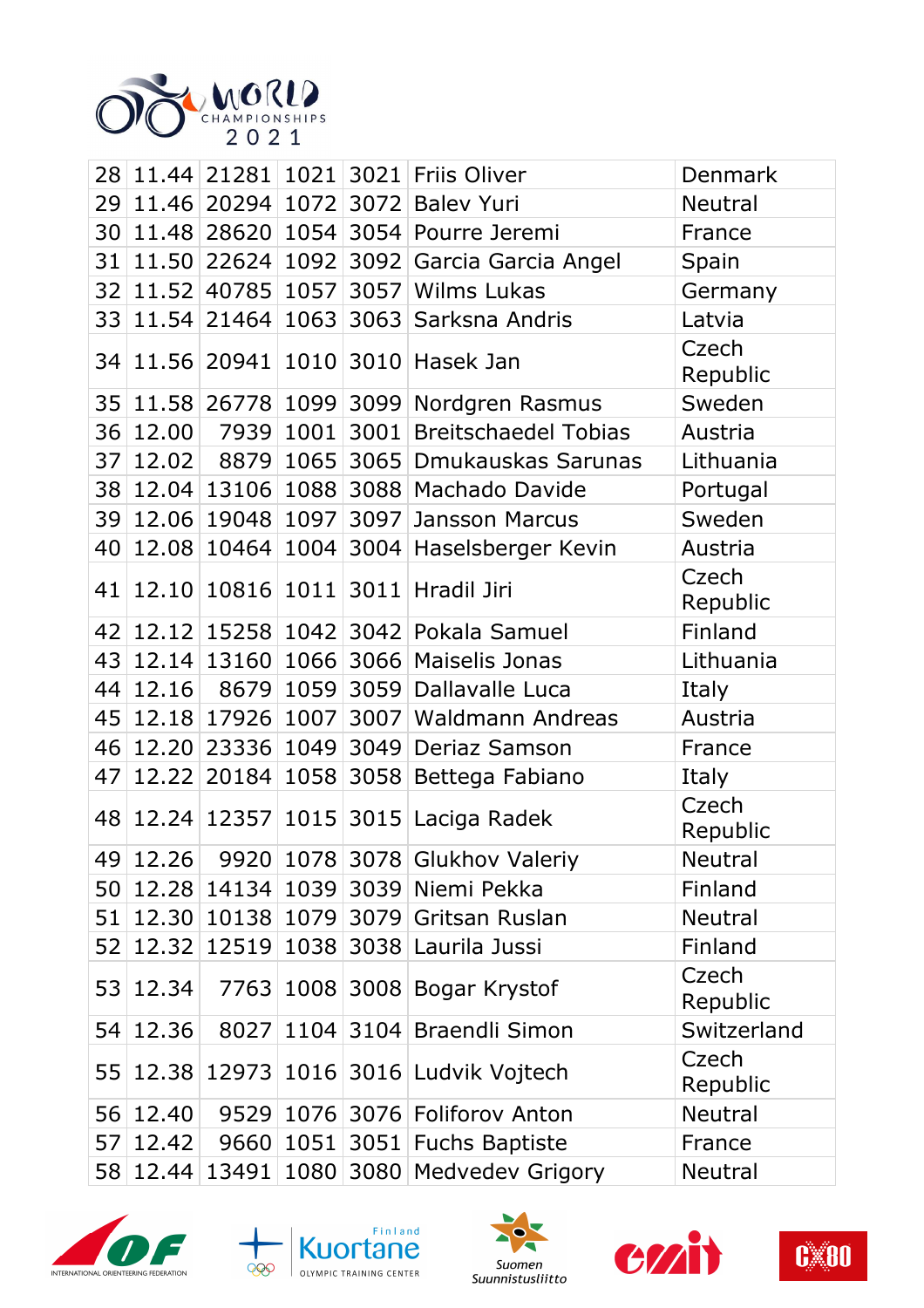

## **WOMEN**

|     |           |                      |           |      | 101 10.51 40840 1100 3100 Palm Ella           | Sweden            |
|-----|-----------|----------------------|-----------|------|-----------------------------------------------|-------------------|
| 102 |           |                      |           |      | 10.53 25359 1046 3046 Valimaa Eveliina        | Finland           |
|     |           |                      |           |      | 103 10.55 24215 1070 3070 Umbrasaite Juste    | Lithuania         |
|     | 104 10.57 |                      |           |      | 2207 1028 3028 Hirv Eleri                     | Estonia           |
|     |           | 105 10.59 27631      |           |      | 1096 3096 Gustafsson Karin                    | Sweden            |
|     |           | 106 11.01 21873 1023 |           | 3023 | Oehlenschlaeger Nielsen<br><b>Birka</b>       | <b>Denmark</b>    |
|     |           |                      |           |      | 107 11.03 25634 1055 3055 Rudkiewicz Lucie    | France            |
|     | 108 11.05 |                      | 4535 1041 | 3041 | Pesu Mervi                                    | Finland           |
|     | 109 11.07 |                      | 40 1091   | 3091 | Aguilera Viladomiu<br>Monica                  | Spain             |
|     | 110 11.09 |                      |           |      | 5839 1032 3032 Tammemae Piibe                 | Estonia           |
|     |           |                      |           |      | 111 11.11 20101 1013 3013 Kubinova Romana     | Czech<br>Republic |
|     |           |                      |           |      | 112 11.13 20458 1067 3067 Michnovic Viktorija | Lithuania         |
|     |           |                      |           |      | 113 11.15 38802 1052 3052 Garcin Lou          | France            |
|     | 114 11.17 |                      |           |      | 24656   1082   3082   Sukholovskaia Uliana    | Neutral           |
|     |           |                      |           |      | 115 11.19 5572 1025 3025 Splittorff Nikoline  | <b>Denmark</b>    |
|     | 116 11.21 |                      |           |      | 5926 1103 3103 Tiderman Anna                  | Sweden            |
|     |           | 117 11.23 20457      |           |      | 1048 3048 Denaix Lou                          | France            |
|     | 118 11.25 |                      |           |      | 5390 1090 3090 Silva Ana Filipa               | Portugal          |
|     |           |                      |           |      | 119 11.27 37248 1017 3017 Musilova Vendula    | Czech<br>Republic |
|     | 120 11.29 |                      |           |      | 1986 1034 3034 Haga Antonia                   | Finland           |
|     |           |                      |           |      | 121 11.31 28486 1095 3095 Bylars Linn         | Sweden            |
|     | 122 11.33 |                      |           |      | 6568 1069 3069 Mickuviene Algirda             | Lithuania         |
|     | 123 11.35 |                      |           |      | 964 1020 3020 Christoffersen Caecilie         | <b>Denmark</b>    |
|     | 124 11.37 |                      |           |      | 1742 1003 3003 Gigon Michaela                 | Austria           |
|     | 125 11.39 |                      |           |      | 1124 1056 3056 Dannowski Anke                 | Germany           |
|     | 126 11.41 |                      |           |      | 4686 1077 3077 Foliforova Svetlana            | Neutral           |
| 127 |           |                      |           |      | 11.43 19930 1018 3018 Novakova Katerina       | Czech<br>Republic |
|     | 128 11.45 |                      |           |      | 5068 1043 3043 Saarela Ruska                  | Finland           |
|     | 129 11.47 |                      |           |      | 4855 1006 3006 Reiner Marina                  | Austria           |









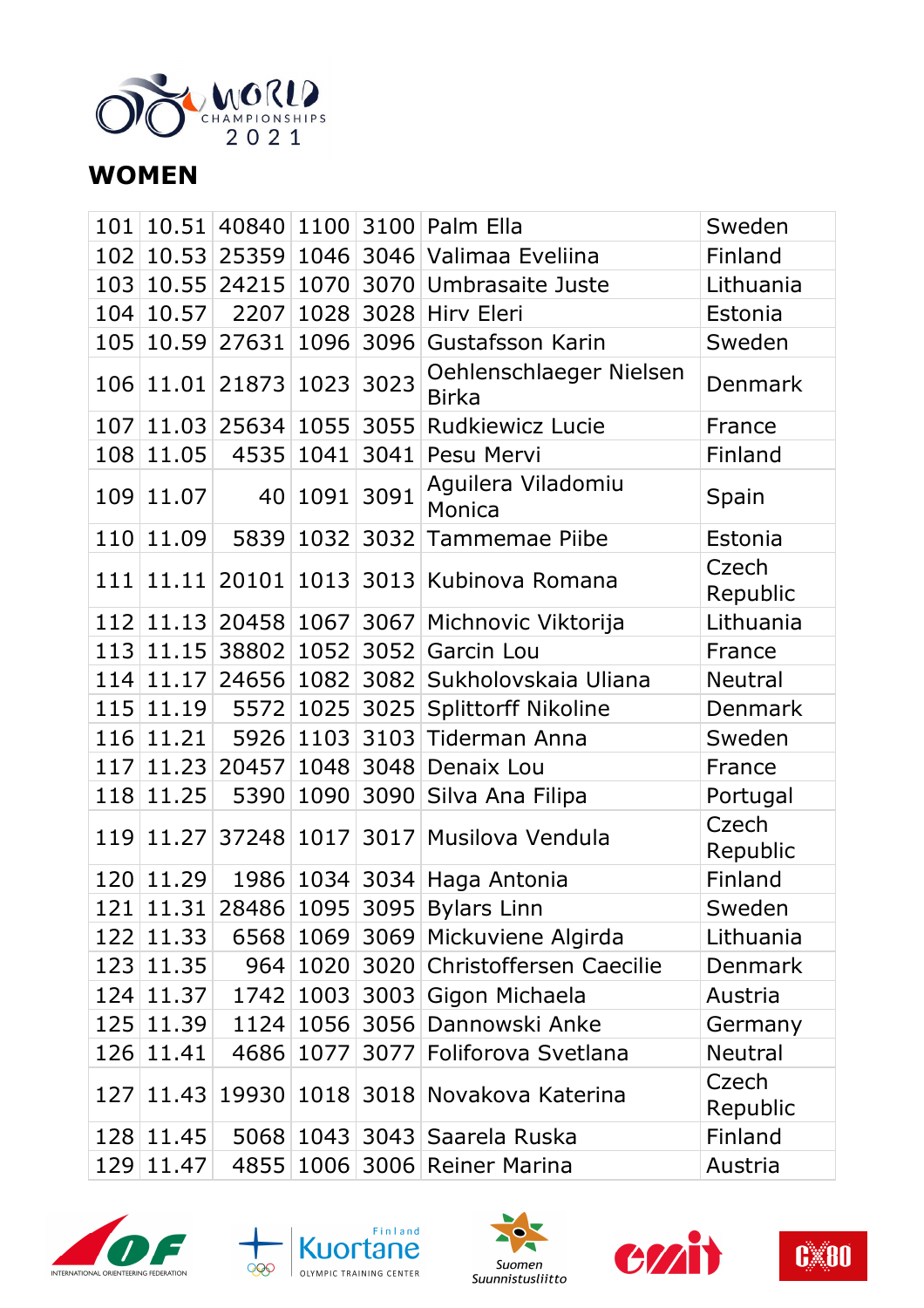

|     |           |      |                | 130 11.49 23319 1050 3050 Devillers Constance | France            |
|-----|-----------|------|----------------|-----------------------------------------------|-------------------|
| 131 | 11.51     |      |                | 5923 1019 3019 Tichovska Martina              | Czech<br>Republic |
| 132 | 11.53     |      |                | 6009   1084   3084   Trifilenkova Anastasia   | <b>Neutral</b>    |
|     |           |      |                | 133 11.55 19395 1014 3014 Kubinova Veronika   | Czech<br>Republic |
|     | 134 11.57 |      |                | 5812 1024 3024 Soegaard Camilla               | Denmark           |
|     | 135 11.59 |      | 6260 1081 3081 | ShipilovaVinogradova<br>Olga                  | <b>Neutral</b>    |
|     | 136 12.01 |      |                | 5619 1045 3045 Stengard Ingrid                | Finland           |
|     | 137 12.03 | 5767 |                | $1083$ 3083 Svir Anastasiya                   | <b>Neutral</b>    |
|     | 138 12.05 |      |                | 2064 1035 3035 Hara Marika                    | Finland           |
|     | 139 12.07 |      |                | 563 1073 3073 Bolshova Anastasiya             | <b>Neutral</b>    |

## **MEN20**

| 201 |                           |  | 09.30 38434 1134 3134 Klemettinen Simo       | Finland               |
|-----|---------------------------|--|----------------------------------------------|-----------------------|
|     | 202 09.32 25452 1124 3124 |  | Hoffmann Noah<br>Tristan                     | <b>Denmark</b>        |
|     | 203 09.34 34261 1131 3131 |  | Autio Wertti                                 | Finland               |
|     |                           |  | 204 09.36 41710 1164 3164 Shaidaiuk Nikolai  | Russian<br>Federation |
|     |                           |  | 205 09.38 34214 1116 3116 Wieser Lukas       | Austria               |
|     |                           |  | 206 09.40 41727 1158 3158 Ivashchenko Ruslan | Russian<br>Federation |
|     |                           |  | 207 09.42 41781 1150 3150 Sliuzelis Mykolas  | Lithuania             |
|     |                           |  | 208 09.44 41830 1117 3117 Cernik Adam        | <b>Czech Republic</b> |
| 209 |                           |  | 09.46 38553 1145 3145 Labarbe Logan          | France                |
| 210 |                           |  | 09.48 34216 1111 3111 Gaudernak Benjamin     | Austria               |
| 211 |                           |  | 09.50 34322 1144 3144 Demaret Joly Albin     | France                |
|     |                           |  | 212 09.52 38439 1133 3133 Hanhijarvi Paulus  | Finland               |
|     |                           |  | 213 09.54 34278 1148 3148 Lukosius Nojus     | Lithuania             |
| 214 |                           |  | 09.56 41720 1170 3170 Lopez Plazas Cesar     | Spain                 |
| 215 | 09.58 41808 1177 3177     |  | Schnyder Flurin                              | Switzerland           |
| 216 |                           |  | 10.00 34350 1167 3167 Trunin Aleksandr       | Russian<br>Federation |
| 217 |                           |  | 10.02 11375 1125 3125 Jorgensen Morten       | Denmark               |









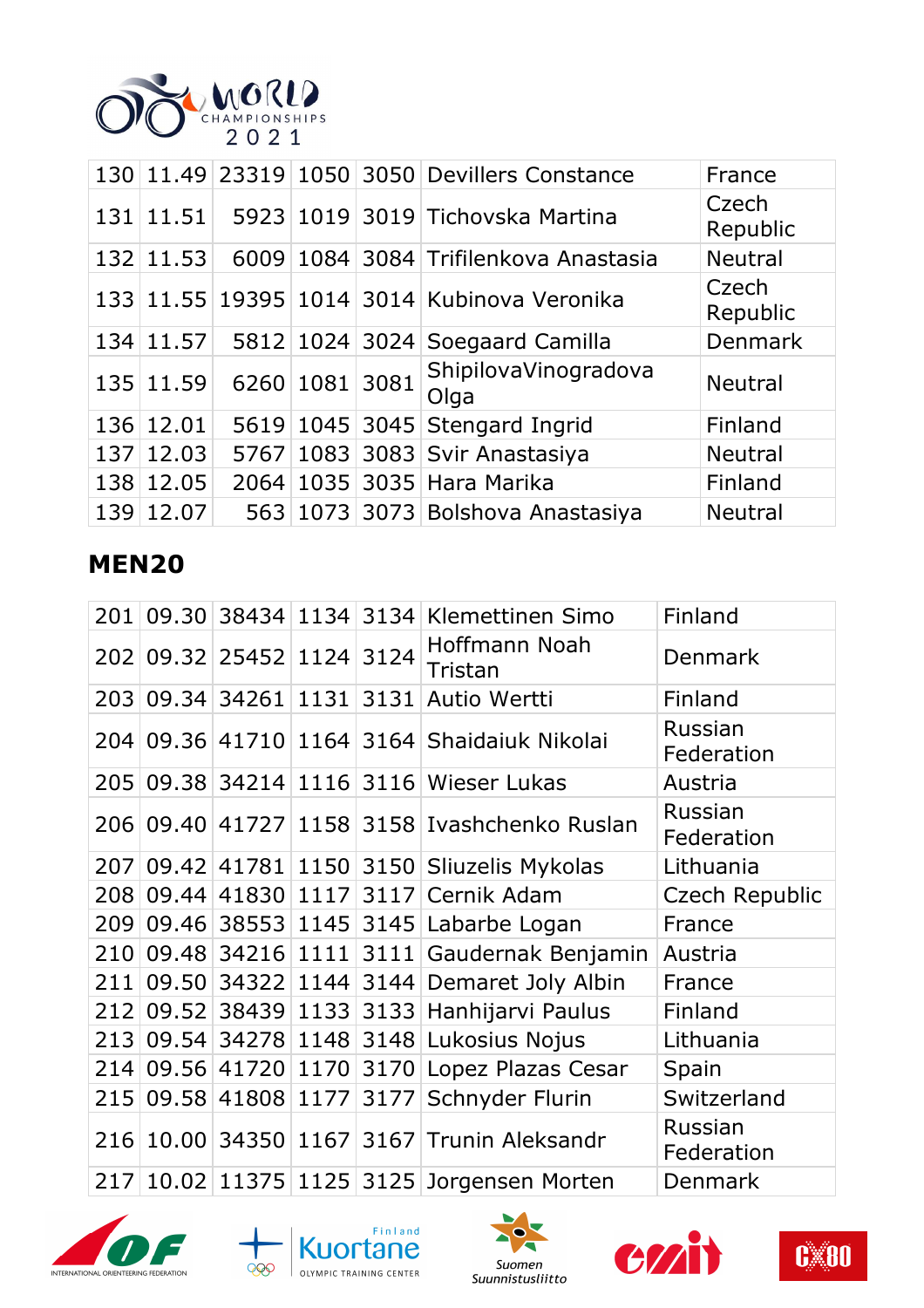

|     |       |                       |      | 218 10.04 25401 1122 3122 Wohanka Richard    | Czech Republic        |
|-----|-------|-----------------------|------|----------------------------------------------|-----------------------|
| 219 | 10.06 |                       |      | 28481 1112 3112 Hnilica Hannes               | Austria               |
| 220 |       |                       |      | 10.08 41780 1159 3159 Kolomnin Leonid        | Russian<br>Federation |
| 221 |       | 10.10 41767           |      | 1136 3136 Pesu Akseli                        | Finland               |
| 222 |       | 10.12 25435 1126 3126 |      | Noergaard Mikkel<br><b>Brunstedt</b>         | <b>Denmark</b>        |
|     |       |                       |      | 223 10.14 40381 1130 3130 Aaltonen Tatu      | Finland               |
| 224 |       |                       |      | 10.16 25409 1154 3154 Niebielski Bartosz     | Poland                |
| 225 |       |                       |      | 10.18 28535 1115 3115 Koffler Georg          | Austria               |
| 226 |       |                       |      | 10.20 41711 1165 3165 Shvedov Yaroslav       | Russian<br>Federation |
| 227 |       |                       |      | 10.22 34217 1114 3114 Illig Martin           | Austria               |
| 228 |       | 10.24 38561           |      | 1142 3142 Berthaud Armel                     | France                |
| 229 | 10.26 |                       |      | 27205 1129 3129 Pritsik Sander               | Estonia               |
| 230 |       | 10.28 37619 1171      | 3171 | <b>Villar Gorriz Jose</b><br>Antonio         | Spain                 |
| 231 |       |                       |      | 10.30 28533 1139 3139 Rissanen Antti         | Finland               |
| 232 | 10.32 | 34122 1121            | 3121 | Tuma Matej                                   | Czech Republic        |
| 233 |       |                       |      | 10.34 41841 1173 3173 Hansson Jon            | Sweden                |
| 234 | 10.36 |                       |      | 28048 1176 3176 Rieder Noah                  | Switzerland           |
|     |       |                       |      | 235 10.38 33980 1162 3162 Kuznetsov Vladimir | Russian<br>Federation |
|     |       |                       |      | 236 10.40 34276 1152 3152 Zigilejus Vejus    | Lithuania             |

#### **WOMEN20**

|  |  | 301 09.31 27007 1120 3120 Streglova Zuzana  | Czech Republic        |
|--|--|---------------------------------------------|-----------------------|
|  |  | 302 09.33 41714 1166 3166 Toporova Daria    | Russian<br>Federation |
|  |  | 303 09.35 41766 1138 3138 Rasimus Siiri     | Finland               |
|  |  | 304 09.37 38801 1161 3161 Kupriyanova Maria | Russian<br>Federation |
|  |  | 305 09.39 38445 1140 3140 Voutilainen Lotta | Finland               |
|  |  | 306 09.41 41779 1151 3151 Tevelyte Eidvile  | Lithuania             |
|  |  | 307 09.43 41829 1119 3119 Stranska Sofie    | <b>Czech Republic</b> |
|  |  | 308 09.45 38433 1132 3132 Hakkinen Pihla    | Finland               |